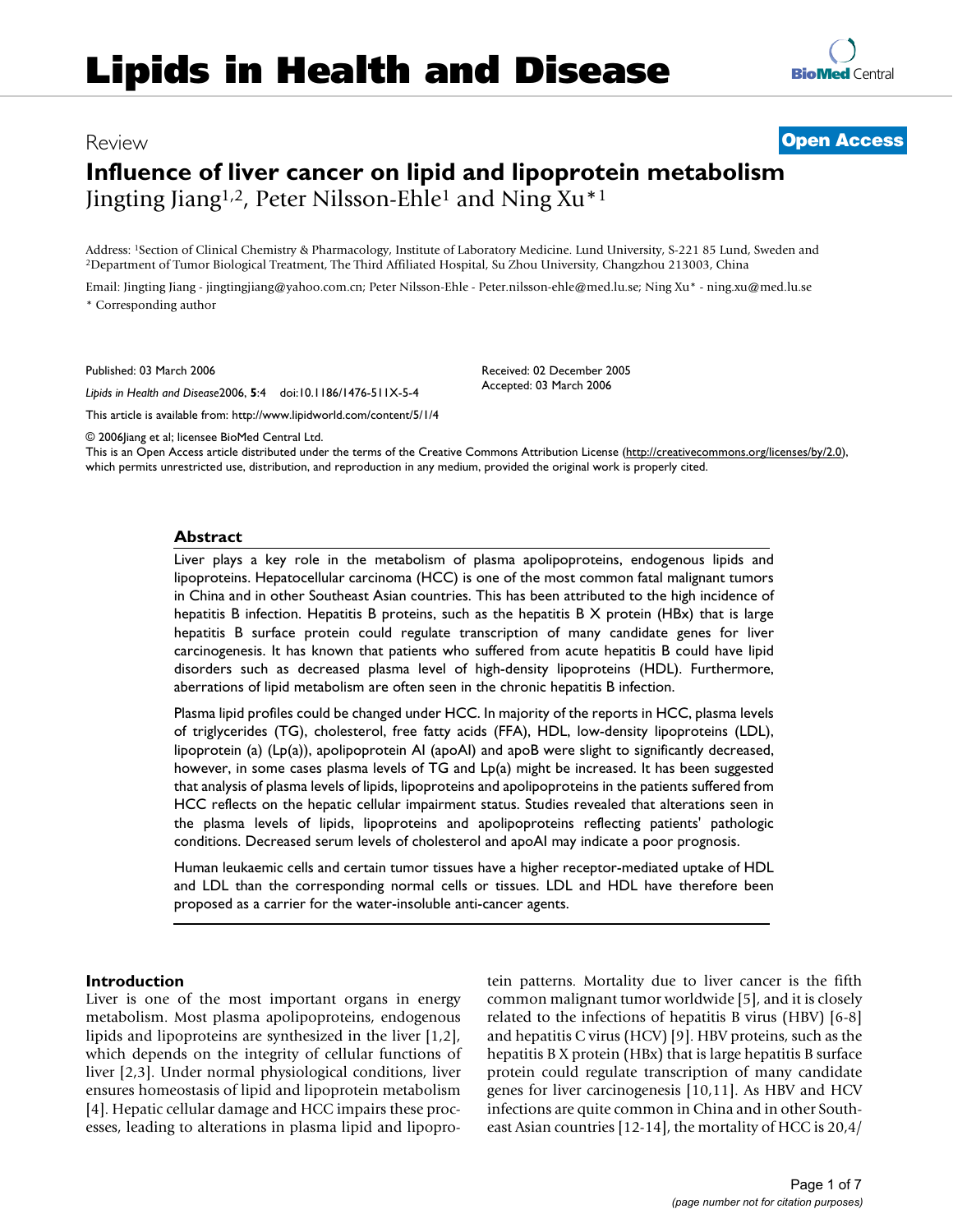| <b>Lipids/Lipoproteins</b> | Changes under liver cancer                 | <b>References</b>            |
|----------------------------|--------------------------------------------|------------------------------|
| <b>Triglycerides</b>       |                                            | [26]                         |
|                            | $\downarrow\downarrow$ or-                 | $[21]$ , $[22]$              |
| <b>Total cholesterol</b>   |                                            | $[26]$                       |
|                            | $\downarrow$ to $\downarrow\downarrow$     | [19], [21], [22], [36]       |
| Free fatty acids           |                                            | [52]                         |
| Lp(a)                      |                                            | [75]                         |
|                            | $\downarrow$ to $\downarrow\downarrow$     | [21], [72], [73]             |
| <b>HDL</b>                 | ↓↓                                         | [19], [21], [22], [36], [79] |
| <b>LDL</b>                 |                                            | [19]                         |
| <b>ApoAl</b>               | ↑ (proapoAl)                               | [81]                         |
|                            | ∗∗                                         | [19], [24], [23], [82]       |
| <b>ApoAll</b>              | ∗∗                                         | $[24]$ , $[23]$              |
| ApoB                       |                                            | [83]                         |
| ApoM                       | $\downarrow \downarrow$ Hepatic expression | Unpublished data             |

**Table 1: Summarization of serum lipid/lipoprotein changes under HCC**

↑ **slight increase;** ↑ **slight decrease;** ↓↓ **significant decrease; – no change.**

100,000 in the population of China, corresponding to about 18.8% of all fatal malignant tumors [12]. Hepatic diseases differ from most other causes of secondary dyslipidemia in that the circulating lipoproteins are not only present in abnormal amounts but they frequently also have abnormal composition, electrophoretic mobility and appearance [15]. It has been demonstrated that patients suffered from acute hepatitis B could have lipid disorders, for instance, decreased plasma HDL [16,17]. The aberrations of lipid metabolism are often seen in the chronic hepatitis B infection too [18]. HDL and its major apolipoproteins, apoAI and apoAII, are frequently reduced in the patients suffered from cirrhosis or HCC [15]. Decrease in the level of serum LDL cholesterol in patients with liver disease was significantly correlated to the increasing severity of the disease [19-22]. In the present review we discussed aberrations of lipid profiles in the patients suffered from HCC. Decreased serum levels of cholesterol and apoAI may indicate a poor prognosis [22- 24]. The changes of lipid profiles under HCC are listed in table 1.

#### *Influence of HCC on metabolism of triglycerides, cholesterol and free fatty acids*

The patients with HCC frequently have other liver diseases such as chronic hepatitis and cirrhosis. All these conditions (hepatitis and cirrhosis of the liver) are often associated with plasma lipid and lipoprotein aberrations [25]. It has been demonstrated that plasma triglycerides (TG) decreased by 20–30% in the patients with HCC [21]. In contrast, Alsabti [26] reported that serum TG in HCC patients were increased when compared to those with cirrhosis. Ooi, et al., [22] reported that plasma TG levels in HCC patients were not significantly different compared with controls. These results emphasize the fact that changes of plasma lipid profile may not always imply the

presence of HCC and one need to exercise caution in interpreting these results.

It is known that lipids and lipoprotein metabolism could be regulated by cytokines. For instance, interleukin-6 (IL-6), tumor necrosis factor (TNF- $\alpha$ ), IL-1 may inhibit TG synthesis [27]. Tumor cells are known to produce large amounts of pro-inflammatory cytokines that, in turn, may suppress plasma TG levels. Argiles, et al., reported that IL-1 profoundly affects lipid metabolism by delaying intestinal absorption and decreasing tissue uptake [28]. IL-2 could induce severe hypocholesterolemia that is mediated by the inhibition of lecithin:cholesteryl acyltransferase (LCAT) activity [29]. IL-1 and IL-6 significantly decreased microsomal triglyceride transfer protein (MTP) mRNA levels in HepG2 cells [30]. It is believed that MTP is related to the synthesis of very low density lipoprotein (VLDL) [31]. In addition, these cytokines could also decrease lipolysis *in vivo* [32]. Similar results have been reported in other types of cancers [33].

About 80% endogenous cholesterol are synthesized in the hepatocellular microsomes that contain cholesterol synthesis enzymes [34,35]. In HCC and chronic liver diseases the synthesis and metabolism of cholesterol are impaired. It leads to a decrease in plasma cholesterol levels [19,21,22,36]. Li reported [37], in a forward investigation, the relationship between serum cholesterol and occurrence of cancers in 9021 employees aged from 35 to 64 years old. No evidence of association of serum cholesterol level with total cancer mortality was seen by Log-rank trend test. But there was a significant negative correlation between serum cholesterol level and HCC (P < 0.05). This negative correlation also existed between serum cholesterol level and chronic hepatitis and liver cirrhosis. Similar results were described in patients with gastrointestinal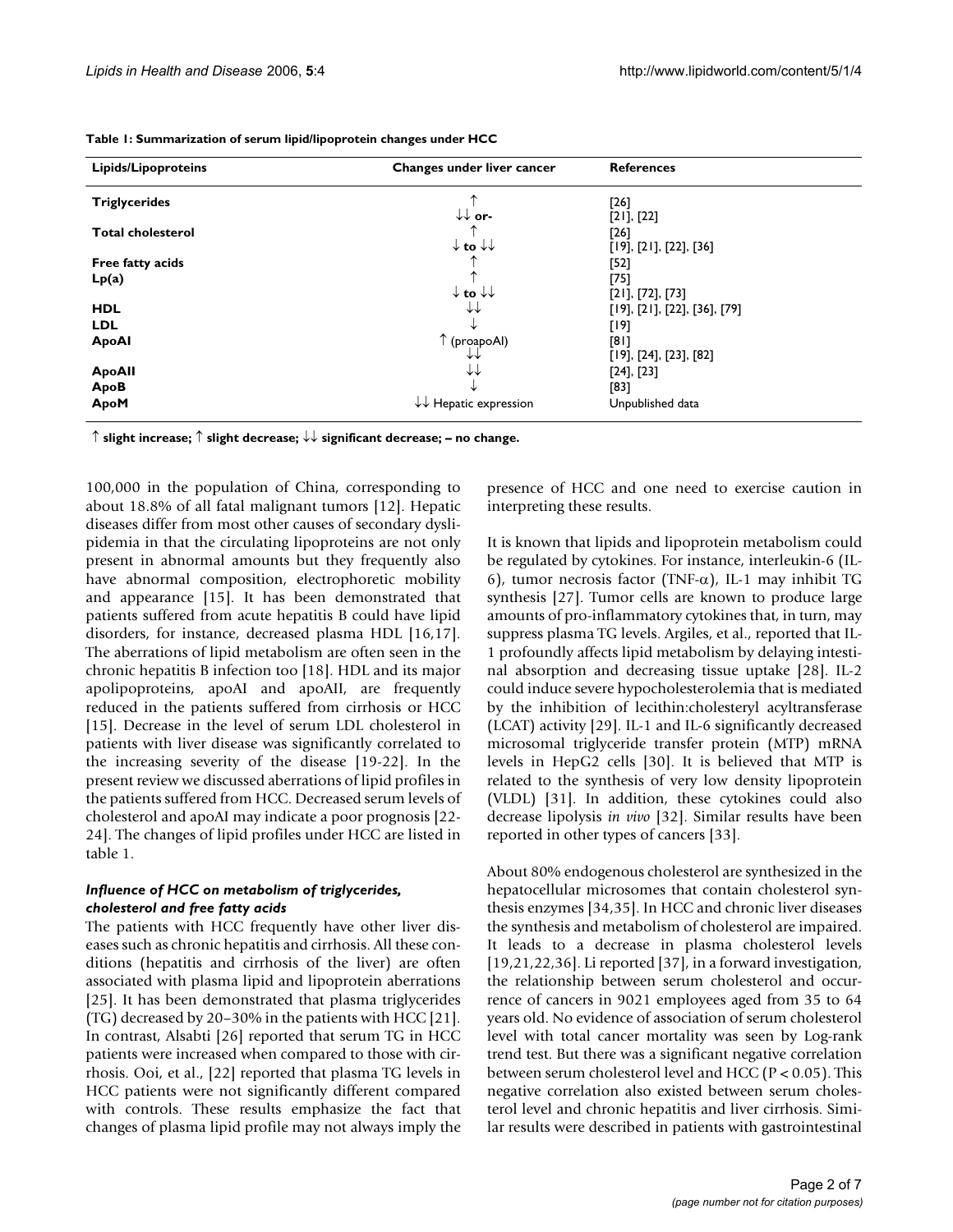cancer, however, lower cholesterol levels are not related to the cancer stages [38]. Decreased serum cholesterol concentrations were also found in other cancers [39-41], which are probably related to the increased consumption of cholesterol by the tumor cells, as cholesterol levels in the hepatoma tissues were doubled compared to the control tissues [42]. In addition, it has been reported that synthesis of cholesterol is reduced under cancers [43], and moderate increases of serum cholesterol levels and increased body mass index (BMI) may have a protective effect on cancer mortality [44,45]. It was observed that the plasma HDL-cholesterol was inversely correlated to the cholesterol levels in the tumor tissues in cancer patients [46]. Because the use and storage of cholesterol are increased within the tumor tissues during growth, it is possible to hypothesize that lower HDL levels observed in patients with gastrointestinal cancer are associated with the increased cholesterol metabolism in these proliferating tissues [46].

Liver is a key organ for the metabolism of free fatty acids (FFA) [47], and FFA are the source of TG synthesis in the liver [48]. The extracellular FFA pool in tumors undergoes continuous turnover, utilizing adipose tissue storage as a source [49]. It is reported that plasma FFA are increased in tumor bearing animals [50]. Increased plasma FFA is attributed to the hypermetabolic state in cancers [51]. Li, et al., [52] reported that proportions of plasma saturated and monounsaturated fatty acids in the HCC patients were significantly increased compared to the controls. Similar results were found in the patients with breast cancer suggesting that this could be a common finding in tumors [53]. It is believed that these FFA could be used as metabolic substrates by the tumor cells [54]. Hanai, et al. [55] evaluated seventeen hepatectomized cases (12 cases of HCC and 5 cases of metastatic liver cancer). In HCC tissues, the levels of alpha-linolenic acid (LA) and docosahexaenoic acid (DHA) were significantly less than those in the reference tissues those normal tissues surrounding tumors. Wood, et al., [56] analyzed total lipid extracts of liver tissue from 14 HCC patients and demonstrated that ratio of saturate C18 to unsaturated C18 in the tumor tissues were significantly and consistently lower than those corresponding non-tumor tissues. Palmitic acid was the most representative saturated FFA, while unsaturated FFA was represent, in decreasing order, by oleic, linoleic and arachidonic acids (AA) [57]. Available evidence [58] is consistent with the possibility that selective changes in the hepatocellular metabolism of long-chain fatty acids may contribute significantly to the activity of the extramitochondrial pathways, which may also contribute to liver injury and tumorigenesis. De Alaniz and Marra [59] demonstrated a significant contribution of the stearoyl-CoA desaturase system to the high levels of oleic acid (OA) present in hepatoma cells. Peroxisome proliferators are

diverse group of chemicals which are regarded as rodent hepatocarcinogens and/or liver tumor promoters [60]. It has been demonstrated that peroxisome proliferators could increase hepatocyte proliferation and cause liver tumors in rodents, which is related to transcriptional activation of peroxisome proliferators-activated receptor (PPAR)-α regulated genes and the resulting excessive generation of  $H_2O_2$ . Evidence from mice lacking fatty acyl-CoA oxidase (AOX), PPAR-α and PPAR-α/AOX has confirmed the role of PPAR- $\alpha$  in the development of HCC [61-63]. As PPAR-γ functions as a regulator of cell survival and growth in the HCC, PPAR-γ therefore represents a putative molecular target for chemopreventive therapy or inhibition of HCC growth [64]. In addition, decreased expression of hepatic PPAR-α functions as one mechanism underlying the pathogenesis of HCV infection, PPAR-α may serve as a new therapeutic target in traditional treatment of HCV-induced liver injury [65].

#### *Plasma lipoprotein pattern in the patients with HCC*

Liver represents the main site of lipoprotein (a)  $(Lp(a))$ synthesis [66-68]. Half-life of Lp(a) is about 3.3–3.9 days in human plasma [69], which is influenced in the early stage when liver function was impaired  $[66]$ . Lp(a) is synthesized and metabolized independently of other plasma lipoproteins, and Lp(a) level is not influenced by various dietary manipulations [70]. Motta, et al., [21] demonstrated that Lp(a) levels were significantly lower in the HCC patients (5.7  $\pm$  2.08 mg/dl) than in the controls  $(16.78 \pm 16.24 \text{ mg/dl})$ . Higuchi, et al., [71] elucidated that influences of serum Lp(a) levels in some tumors could be characterized by the production and deliverance of cytokines. It has been reported that serum Lp(a) were significantly lower in the HCC patients [72,73]. However, Geiss, et al., [74] observed patients with acute hepatitis showed a marked increase in Lp(a) concentration, i.e., 7 mg/dL in acute stage and 32 mg/dL in the convalescence of the disease. Basili, et al., reported that Lp(a) could also be increased in the patients suffered from HCC together with cirrhosis [75]. It has been demonstrated that  $Lp(a)$ together with ferritin and alpha-fetoprotein could be a sensitive and early marker to evaluate liver function [21]. As Lp(a) has positive correlation with the hepatic status, it has been suggested that Lp(a) could be considered as a index of liver function [21,68,76].

The origin and fate of HDL are less well understood than other lipoproteins. HDL may be formed both in the intestine and in the liver. During lipolysis of TG-rich lipoproteins, HDL particles are also formed. ApoAI and apoAII are the major apolipoproteins of the HDL. Production rate of apoA-I is an important determinant of the variability of plasma HDL concentrations. It is influenced by many factors and apoA-I transcriptional regulation has an impact on plasma HDL concentrations. Nutritional inter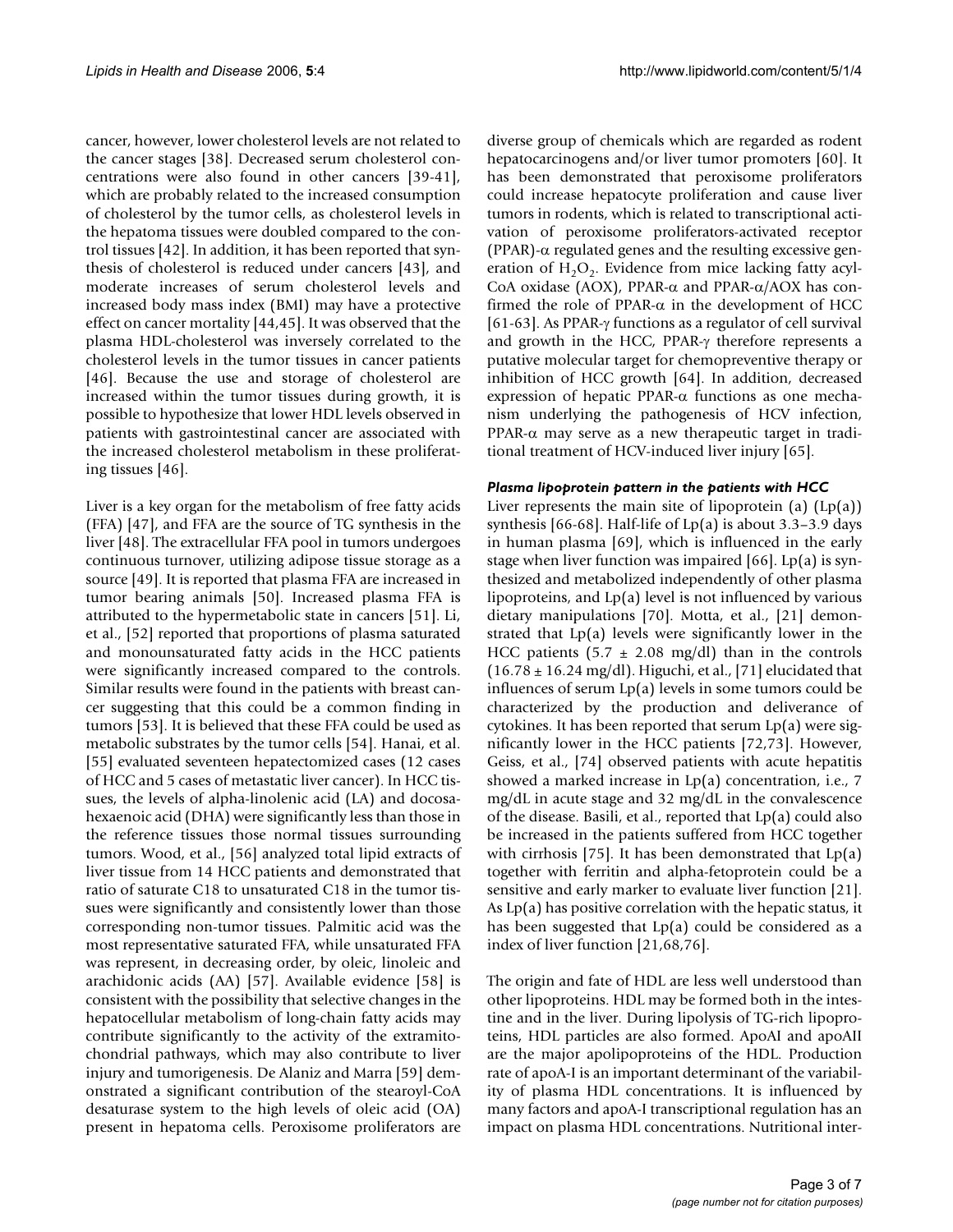ventions such as, a switch from high-carbohydrate to a high-fat diet appears to exert their major effect on the production rate of apoA-I rather than on clearance [20,77]. HDL plays a key role in the reverse cholesterol transport pathway (RCTP) [24,78]. It has been demonstrated that HDL fraction offers a new approach to study liver diseases [19]. Ahaneku, et al., [36] analyzed HDL-fraction levels including HDL-cholesterol (HDL-C), HDL-phospholipids (HDL-PL) and the ratio of HDL-C/HDL-PL, in HCC patients and compared with the controls. They found that plasma HDL-C, HDL-PL and HDL-C/HDL-PL were significantly lower in HCC patients than those in the controls. Motta, et al., [21] studied 40 patients with HCC, and evaluated the LDL-C, HDL-C. In patients with HCC, LDL-C level was significantly lower than in the controls, but HDL-C did not show a statistically significant difference to the controls. Kanel, et al., [79] reported that patients with primary or metastatic liver cancer had strikingly decreased HDL-C. Ooi, et al., [22] suggested that HDL-C may be clinically useful to reflect the pathologic conditions, and can be used to evaluate the severity of liver diseases. In the metastatic liver cancer showed a lower HDLfraction level too, even lower than those in the HCC patients. Also, Fujii, et al., [23] found existence of HDL with an abnormal apoprotein composition or a more profound decrease of HDL3 than those of HDL2 in severe hepatocellular dysfunction of cholestasis. Cooper, et al., [19] observed that there was a rapid decreases of HDLcholesterol and LDL-cholesterol immediately after hepatic resection. Lipid profiles are different in the cirrhosis patients with or without HCC. In cirrhosis with HCC plasma phospholipid levels showed a significant negative correlation with total bilirubin and alanine aminotransferase. Total cholesterol (TC), phospholipids (PL) and the ratio of TC/PL were elevated, while HDL-C, HDL-PL, HDL-C/TC and HDL-PL/PL were normal. It is suggested that variations in the level of plasma lipids and lipoproteins may assist in describing the nature of these two forms of liver disease [36].

## *Influence of HCC on apolipoproteins*

Liver is the main organ for the synthesis, storage, transportation and degradation of some apolipoproteins [20]. Each protein may be influenced by liver disease in a different way, and serum lipoprotein concentrations with faster turn-over are more reduced with respect to those with slower turn-over [80]. Serum concentrations of apoAI and A-II were significantly lower in the patients suffered from HCC [23,24], but an increase in the proportion of proapoAI was found in patients with HCC [81]. The proportion of proapoAI showed a tendency toward increase under advanced liver damage because liver participates in the process of converting proapoAI to the mature apoAI. It is suggested that plasma apoAI could reflect the hepatocellular dysfunction [2,19,82]. The pattern of changes in

the serum apoAI levels may be a good indicator of the hepatic protein synthetic ability during the perioperative period after hepatectomy [82]. ApoB in the liver was an important glycoprotein for transportation of VLDL and LDL, in liver cells hyperexpression of HBx caused accommodation of MTG, HBx could increase the expression of beta-d-mannoside-,-N-acetylglucosaminyl transferase-III (GnT-III), and it could inhibit apoB secretion and enhanced the accumulation of intracellular triglyceride and cholesterol [83]. Ooi et al., [22] reported that slow alpha HDL appeared in the metastatic liver cancer in the early-middle stages, during slight bile stagnation, and accompanied by increases of apo E levels [84]. In our preliminary study we have observed that apolipoprotein M (apoM) mRNA levels were significantly lower in the HCC tissues than those in the normal hepatic tissues surrounding tumors (non-published data). Up to date there is no data reported concerning other apolipoproteins in relation to liver cancer.

## *Using HDL and LDL as carriers for the water-insoluble anti-cancer drugs*

HDL transports cholesterol to liver cells, where they are recognized and taken up via specific receptors. Cholesteryl esters within HDL are selectively uptaken by hepatocytes via the scavenger receptor class B type I (SR-BI). An interesting feature of SR-BI is that the receptor selectively translocates HDL-cholesteryl esters from the lipoprotein particle to the cytosol of the liver parenchymal cells without a parallel uptake of the apolipoproteins and this property may allow for the delivery of its loaded drugs avoiding lysosomal degradation [85]. As HDL and LDL have high affinity and could be accumulated in tumor cells [86-88], they have been used as carriers for delivery of anti-tumor drugs into hepatoma cells to treat HCC [85,89-93]. Masquelier, et al., [94] investigated the possibilities to use LDL as a drug carrier to increase the selectivity of anti-tumor drugs in cancer chemotherapy. It has been demonstrated that both HDL and LDL may be used as endogenous targeting carriers into tumor cells, which have high lipoprotein-receptor activities, in animal models [88,95]. Anti-cancer drug-HDL complexes work as efficient drug delivery vehicles due to the ability of cancer cells to acquire HDL core components [89,96]. Complex of anti-cancer drugs with HDL and LDL does not influence characteristics of the drugs [92]. Lacko, et al., demonstrated that administration of anti-cancer drug-HDL complex may reduce toxic side-effects during the chemotherapy [89]. Lou, et al., reported in a cell culture system that cellular uptake of recombinant HDL-aclacinomycin (ACM) by the SMMC-7721 hepatoma cells was significantly higher than that of free ACM at the concentration range of  $0.5-10 \mu g/mL$  (P < 0.01). Cytotoxicity of recombinant HDL-ACM to SMMC-7721 cells was significantly higher than that of free ACM at concentration range of less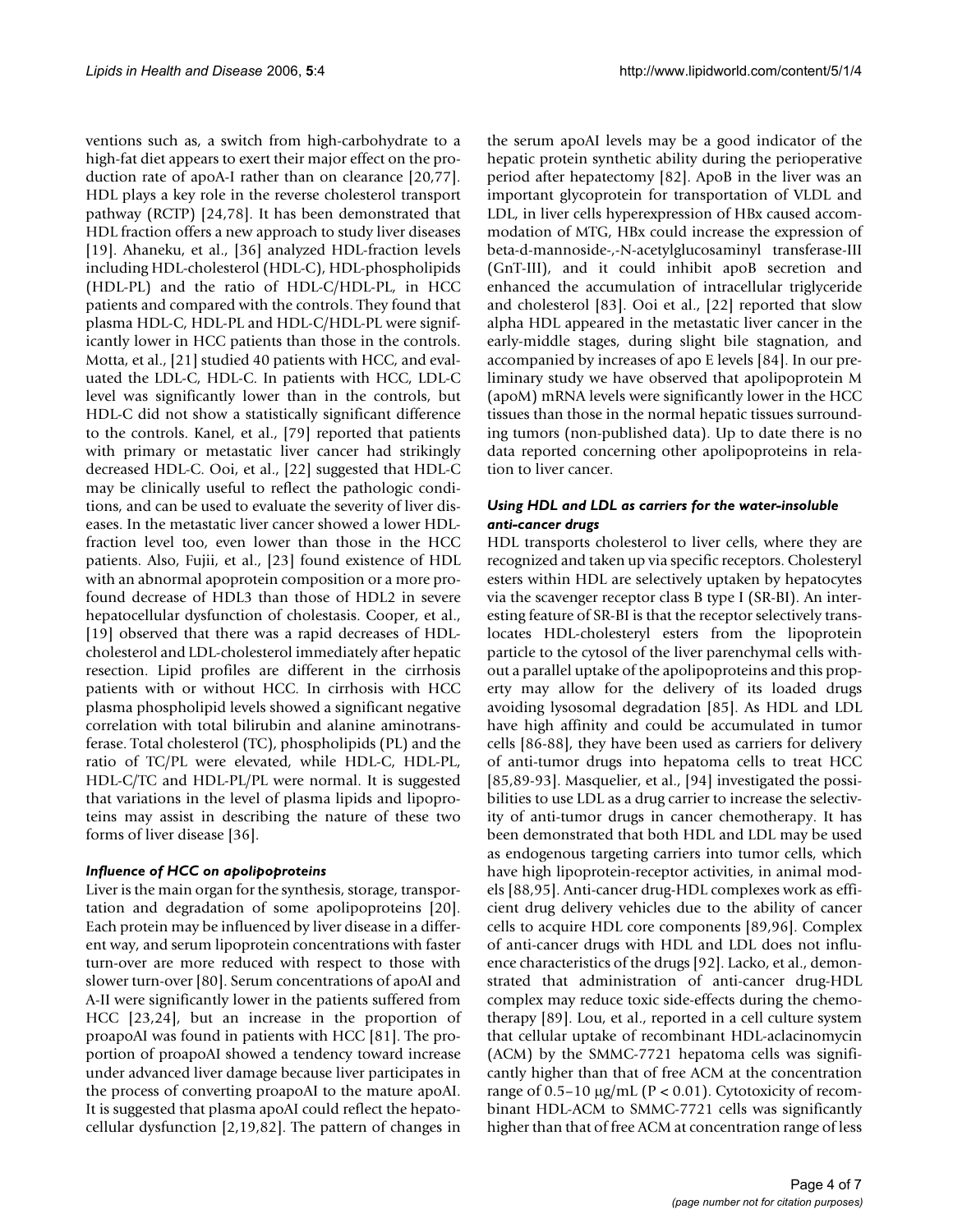than 5  $\mu$ g/mL (P < 0.01) and IC50 of recombinant HDL-ACM was lower than IC50 of free ACM (1.68 nmol/L vs 3 nmol/L) [85]. Chu, et al., coupled doxorubicin (DOX) to human LDL to form a LDL-DOX complex. When the complexes injected into mice, LDL-DOX was more accumulated in liver than free DOX. In contrast, LDL-DOX was less accumulated in heart than free DOX [97]. It suggested that both HDL and LDL could be used as carriers to conjugate water-insoluble anti-cancer drugs leads to a higher accumulation of the drugs locally and specifically.

## **Conclusion**

It is thus evident that liver plays a vital role in the production and catabolism of plasma lipoproteins and apolipoproteins. Plasma lipid profiles could be changed in HCC. It has been summarized in the Table 1. Analysis of serum levels of lipids, lipoproteins and apolipoproteins in the patients suffered from HCC may reflect the condition of hepatic cellular impairment, and may also be used as an indicator to evaluate patient's prognosis. It is suggested that variations in the levels of plasma lipids and lipoproteins may assist in describing the nature of HCC with or without cirrhosis. The serum apoAI and Lp(a) levels may considered as the index of liver impairments under chronic or HCC. In addition, HDL and LDL had been used as a carrier for delivering chemotherapeutic drugs in HCC and other cancers.

#### **Abbreviations**

HDL, high density lipoprotein; VLDL, very low density lipoprotein; LDL, low density lipoprotein; HCC, hepatocellular carcinoma; Lp (a), lipoprotein (a), HBx, X protein of hepatitis B virus; GnT-III, beta-d-mannoside-,-Nacetylglucosaminyl transferase-III; apoB, Apolipoprotein B; Lp-X, lipoprotein X; FFA, free fatty acids; OA, oleic acid ; AA, arachidonic acid; DHA, docosahexaenoic acid; SR-BI, scavenger receptor class B type I.

#### **References**

- 1. Bell AW: **[Lipid metabolism in liver and selected tissues and in](http://www.ncbi.nlm.nih.gov/entrez/query.fcgi?cmd=Retrieve&db=PubMed&dopt=Abstract&list_uids=396532) [the whole body of ruminant animals.](http://www.ncbi.nlm.nih.gov/entrez/query.fcgi?cmd=Retrieve&db=PubMed&dopt=Abstract&list_uids=396532)** *Prog Lipid Res* 1979, **18(3):**117-164.
- 2. Tietge UJ, Boker KH, Bahr MJ, Weinberg S, Pichlmayr R, Schmidt HH, Manns MP: **[Lipid parameters predicting liver function in](http://www.ncbi.nlm.nih.gov/entrez/query.fcgi?cmd=Retrieve&db=PubMed&dopt=Abstract&list_uids=9951906) [patients with cirrhosis and after liver transplantation.](http://www.ncbi.nlm.nih.gov/entrez/query.fcgi?cmd=Retrieve&db=PubMed&dopt=Abstract&list_uids=9951906)** *Hepatogastroenterology* 1998, **45(24):**2255-2260.
- 3. Eisenberg S, Levy RI: **[Lipoprotein metabolism.](http://www.ncbi.nlm.nih.gov/entrez/query.fcgi?cmd=Retrieve&db=PubMed&dopt=Abstract&list_uids=174409)** *Adv Lipid Res* 1975, **13:**1-89.
- 4. Sherlock S: **[Alcoholic liver disease.](http://www.ncbi.nlm.nih.gov/entrez/query.fcgi?cmd=Retrieve&db=PubMed&dopt=Abstract&list_uids=7823717)** *Lancet* 1995, **345(8944):**227-229.
- 5. Parkin DM, Bray F, Ferlay J, Pisani P: **[Estimating the world cancer](http://www.ncbi.nlm.nih.gov/entrez/query.fcgi?cmd=Retrieve&db=PubMed&dopt=Abstract&list_uids=11668491) [burden: Globocan 2000.](http://www.ncbi.nlm.nih.gov/entrez/query.fcgi?cmd=Retrieve&db=PubMed&dopt=Abstract&list_uids=11668491)** *Int J Cancer* 2001, **94(2):**153-156.
- 6. Harrison TJ, Chen JY, Zuckerman AJ: **[Hepatitis B and primary](http://www.ncbi.nlm.nih.gov/entrez/query.fcgi?cmd=Retrieve&db=PubMed&dopt=Abstract&list_uids=3013403) [liver cancer.](http://www.ncbi.nlm.nih.gov/entrez/query.fcgi?cmd=Retrieve&db=PubMed&dopt=Abstract&list_uids=3013403)** *Cancer Treat Rev* 1986, **13(1):**1-16.
- 7. Buendia MA: **[Mammalian hepatitis B viruses and primary liver](http://www.ncbi.nlm.nih.gov/entrez/query.fcgi?cmd=Retrieve&db=PubMed&dopt=Abstract&list_uids=1335794) [cancer.](http://www.ncbi.nlm.nih.gov/entrez/query.fcgi?cmd=Retrieve&db=PubMed&dopt=Abstract&list_uids=1335794)** *Semin Cancer Biol* 1992, **3(5):**309-320.
- 8. Rabe C, Cheng B, Caselmann WH: **[Molecular mechanisms of](http://www.ncbi.nlm.nih.gov/entrez/query.fcgi?cmd=Retrieve&db=PubMed&dopt=Abstract&list_uids=11935087) [hepatitis B virus-associated liver cancer.](http://www.ncbi.nlm.nih.gov/entrez/query.fcgi?cmd=Retrieve&db=PubMed&dopt=Abstract&list_uids=11935087)** *Dig Dis* 2001, **19(4):**279-287.
- 9. Shi J, Zhu L, Liu S, Xie WF: **[A meta-analysis of case-control stud](http://www.ncbi.nlm.nih.gov/entrez/query.fcgi?cmd=Retrieve&db=PubMed&dopt=Abstract&list_uids=15685242)[ies on the combined effect of hepatitis B and C virus infec-](http://www.ncbi.nlm.nih.gov/entrez/query.fcgi?cmd=Retrieve&db=PubMed&dopt=Abstract&list_uids=15685242)**

**[tions in causing hepatocellular carcinoma in China.](http://www.ncbi.nlm.nih.gov/entrez/query.fcgi?cmd=Retrieve&db=PubMed&dopt=Abstract&list_uids=15685242)** *Br J Cancer* 2005, **92(3):**607-612.

- 10. Leung N: **[HBV and liver cancer.](http://www.ncbi.nlm.nih.gov/entrez/query.fcgi?cmd=Retrieve&db=PubMed&dopt=Abstract&list_uids=16108176)** *Med J Malaysia* 2005, **60(Suppl B):**63-66.
- 11. Cheng AS, Chan HL, Leung WK, To KF, Go MY, Chan JY, Liew CT, Sung JJ: **[Expression of HBx and COX-2 in chronic hepatitis B,](http://www.ncbi.nlm.nih.gov/entrez/query.fcgi?cmd=Retrieve&db=PubMed&dopt=Abstract&list_uids=15218507) [cirrhosis and hepatocellular carcinoma: implication of HBx](http://www.ncbi.nlm.nih.gov/entrez/query.fcgi?cmd=Retrieve&db=PubMed&dopt=Abstract&list_uids=15218507) [in upregulation of COX-2.](http://www.ncbi.nlm.nih.gov/entrez/query.fcgi?cmd=Retrieve&db=PubMed&dopt=Abstract&list_uids=15218507)** *Mod Pathol* 2004, **17(10):**1169-1179.
- 12. Zhang SW, Li LD, Lu FZ, Mu R, Sun XD, HuangP XM, Sun J, Zhou YC, XD D: **[Mortality of primary liver cancer in China from 1990](http://www.ncbi.nlm.nih.gov/entrez/query.fcgi?cmd=Retrieve&db=PubMed&dopt=Abstract&list_uids=11776805) [through 1992\(Chinese article\).](http://www.ncbi.nlm.nih.gov/entrez/query.fcgi?cmd=Retrieve&db=PubMed&dopt=Abstract&list_uids=11776805)** *Chinese Journal of Oncology* 1999, **21(4):**245-249.
- 13. Nissen NN, Martin P: **[Hepatocellular carcinoma: the high-risk](http://www.ncbi.nlm.nih.gov/entrez/query.fcgi?cmd=Retrieve&db=PubMed&dopt=Abstract&list_uids=12394210) [patient.](http://www.ncbi.nlm.nih.gov/entrez/query.fcgi?cmd=Retrieve&db=PubMed&dopt=Abstract&list_uids=12394210)** *J Clin Gastroenterol* 2002, **35(5 Suppl 2):**S79-85.
- 14. Zhiqiang G, Zhaohui D, Qinhuan W, Dexian C, Yunyun F, Hongtao L, Iloeje UH: **[Cost of chronic hepatitis B infection in China.](http://www.ncbi.nlm.nih.gov/entrez/query.fcgi?cmd=Retrieve&db=PubMed&dopt=Abstract&list_uids=15602167)** *J Clin Gastroenterol* 2004, **38(10 Suppl):**S175-178.
- 15. Miller JP: **[Dyslipoproteinaemia of liver disease.](http://www.ncbi.nlm.nih.gov/entrez/query.fcgi?cmd=Retrieve&db=PubMed&dopt=Abstract&list_uids=2082907)** *Baillieres Clin Endocrinol Metab* 1990, **4(4):**807-832.
- 16. Colombo E, Mauri A, Scapaticci R, Bosoni AM, Bertella M, Nutta G: **[\[Clinical significance of HDL-cholesterol variations in viral](http://www.ncbi.nlm.nih.gov/entrez/query.fcgi?cmd=Retrieve&db=PubMed&dopt=Abstract&list_uids=6814401) [hepatitis\].](http://www.ncbi.nlm.nih.gov/entrez/query.fcgi?cmd=Retrieve&db=PubMed&dopt=Abstract&list_uids=6814401)** *Arch Sci Med (Torino)* 1982, **139(2):**187-191.
- 17. Vergani C, Casciarri I, Cargnel A: **[Lipid disorders in acute viral](http://www.ncbi.nlm.nih.gov/entrez/query.fcgi?cmd=Retrieve&db=PubMed&dopt=Abstract&list_uids=7089420) [hepatitis.](http://www.ncbi.nlm.nih.gov/entrez/query.fcgi?cmd=Retrieve&db=PubMed&dopt=Abstract&list_uids=7089420)** *Ric Clin Lab* 1982, **12(1):**107-111.
- 18. Su TC, Lee YT, Cheng TJ, Chien HP, Wang JD: **[Chronic hepatitis B](http://www.ncbi.nlm.nih.gov/entrez/query.fcgi?cmd=Retrieve&db=PubMed&dopt=Abstract&list_uids=15175824) [virus infection and dyslipidemia.](http://www.ncbi.nlm.nih.gov/entrez/query.fcgi?cmd=Retrieve&db=PubMed&dopt=Abstract&list_uids=15175824)** *J Formos Med Assoc* 2004, **103(4):**286-291.
- 19. Cooper ME, Akdeniz A, Hardy KJ: **[Effects of liver transplantation](http://www.ncbi.nlm.nih.gov/entrez/query.fcgi?cmd=Retrieve&db=PubMed&dopt=Abstract&list_uids=8918381) [and resection on lipid parameters: a longitudinal study.](http://www.ncbi.nlm.nih.gov/entrez/query.fcgi?cmd=Retrieve&db=PubMed&dopt=Abstract&list_uids=8918381)** *Aust N Z J Surg* 1996, **66(11):**743-746.
- 20. Lewis GF, Rader DJ: **[New insights into the regulation of HDL](http://www.ncbi.nlm.nih.gov/entrez/query.fcgi?cmd=Retrieve&db=PubMed&dopt=Abstract&list_uids=15976321) [metabolism and reverse cholesterol transport.](http://www.ncbi.nlm.nih.gov/entrez/query.fcgi?cmd=Retrieve&db=PubMed&dopt=Abstract&list_uids=15976321)** *Circ Res* 2005, **96(12):**1221-1232.
- 21. Motta M, Giugno I, Ruello P, Pistone G, Di Fazio I, Malaguarnera M: **[Lipoprotein \(a\) behaviour in patients with hepatocellular](http://www.ncbi.nlm.nih.gov/entrez/query.fcgi?cmd=Retrieve&db=PubMed&dopt=Abstract&list_uids=11675573) [carcinoma.](http://www.ncbi.nlm.nih.gov/entrez/query.fcgi?cmd=Retrieve&db=PubMed&dopt=Abstract&list_uids=11675573)** *Minerva Med* 2001, **92(5):**301-305.
- 22. Ooi K, Shiraki K, Sakurai Y, Morishita Y, Nobori T: **[Clinical signifi](http://www.ncbi.nlm.nih.gov/entrez/query.fcgi?cmd=Retrieve&db=PubMed&dopt=Abstract&list_uids=15754028)[cance of abnormal lipoprotein patterns in liver diseases.](http://www.ncbi.nlm.nih.gov/entrez/query.fcgi?cmd=Retrieve&db=PubMed&dopt=Abstract&list_uids=15754028)** *Int J Mol Med* 2005, **15(4):**655-660.
- 23. Fujii S, Koga S, Shono T, Yamamoto K, Ibayashi H: **[Serum apopro](http://www.ncbi.nlm.nih.gov/entrez/query.fcgi?cmd=Retrieve&db=PubMed&dopt=Abstract&list_uids=6271423)[tein A-I and A-II levels in liver diseases and cholestasis.](http://www.ncbi.nlm.nih.gov/entrez/query.fcgi?cmd=Retrieve&db=PubMed&dopt=Abstract&list_uids=6271423)** *Clin Chim Acta* 1981, **115(3):**321-331.
- 24. Hachem H, Favre G, Raynal G, Blavy G, Canal P, Soula G: **[Serum](http://www.ncbi.nlm.nih.gov/entrez/query.fcgi?cmd=Retrieve&db=PubMed&dopt=Abstract&list_uids=2872262) [apolipoproteins A-I, A-II and B in hepatic metastases. Com](http://www.ncbi.nlm.nih.gov/entrez/query.fcgi?cmd=Retrieve&db=PubMed&dopt=Abstract&list_uids=2872262)[parison with other liver diseases: hepatomas and cirrhosis.](http://www.ncbi.nlm.nih.gov/entrez/query.fcgi?cmd=Retrieve&db=PubMed&dopt=Abstract&list_uids=2872262)** *J Clin Chem Clin Biochem* 1986, **24(3):**161-166.
- 25. Cicognani C, Malavolti M, Morselli-Labate AM, Zamboni L, Sama C, Barbara L: **[Serum lipid and lipoprotein patterns in patients](http://www.ncbi.nlm.nih.gov/entrez/query.fcgi?cmd=Retrieve&db=PubMed&dopt=Abstract&list_uids=9125012) [with liver cirrhosis and chronic active hepatitis.](http://www.ncbi.nlm.nih.gov/entrez/query.fcgi?cmd=Retrieve&db=PubMed&dopt=Abstract&list_uids=9125012)** *Arch Intern Med* 1997, **157(7):**792-796.
- 26. Alsabti EA: **[Serum lipids in hepatoma.](http://www.ncbi.nlm.nih.gov/entrez/query.fcgi?cmd=Retrieve&db=PubMed&dopt=Abstract&list_uids=221872)** *Oncology* 1979, **36(1):**11-14.
- 27. Michiel DF, Oppenheim JJ: **[Cytokines as positive and negative](http://www.ncbi.nlm.nih.gov/entrez/query.fcgi?cmd=Retrieve&db=PubMed&dopt=Abstract&list_uids=1322742) [regulators of tumor promotion and progression.](http://www.ncbi.nlm.nih.gov/entrez/query.fcgi?cmd=Retrieve&db=PubMed&dopt=Abstract&list_uids=1322742)** *Semin Cancer Biol* 1992, **3(1):**3-15.
- 28. Argiles JM, Lopez-Soriano FJ, Evans RD, Williamson DH: **[Inter](http://www.ncbi.nlm.nih.gov/entrez/query.fcgi?cmd=Retrieve&db=PubMed&dopt=Abstract&list_uids=2658976)[leukin-1 and lipid metabolism in the rat.](http://www.ncbi.nlm.nih.gov/entrez/query.fcgi?cmd=Retrieve&db=PubMed&dopt=Abstract&list_uids=2658976)** *Biochem J* 1989, **259(3):**673-678.
- Kwong LK, Ridinger DN, Bandhauer M, Ward JH, Samlowski WE, Iverius PH, Pritchard H, Wilson DE: **[Acute dyslipoproteinemia](http://www.ncbi.nlm.nih.gov/entrez/query.fcgi?cmd=Retrieve&db=PubMed&dopt=Abstract&list_uids=9141552)** [induced by interleukin-2: lecithin:cholesteryl acyltrans](http://www.ncbi.nlm.nih.gov/entrez/query.fcgi?cmd=Retrieve&db=PubMed&dopt=Abstract&list_uids=9141552)**[ferase, lipoprotein lipase, and hepatic lipase deficiencies.](http://www.ncbi.nlm.nih.gov/entrez/query.fcgi?cmd=Retrieve&db=PubMed&dopt=Abstract&list_uids=9141552)** *J Clin Endocrinol Metab* 1997, **82(5):**1572-1581.
- 30. Navasa M, Gordon DA, Hariharan N, Jamil H, Shigenaga JK, Moser A, Fiers W, Pollock A, Grunfeld C, Feingold KR: **[Regulation of micro](http://www.ncbi.nlm.nih.gov/entrez/query.fcgi?cmd=Retrieve&db=PubMed&dopt=Abstract&list_uids=9643353)[somal triglyceride transfer protein mRNA expression by](http://www.ncbi.nlm.nih.gov/entrez/query.fcgi?cmd=Retrieve&db=PubMed&dopt=Abstract&list_uids=9643353) [endotoxin and cytokines.](http://www.ncbi.nlm.nih.gov/entrez/query.fcgi?cmd=Retrieve&db=PubMed&dopt=Abstract&list_uids=9643353)** *J Lipid Res* 1998, **39(6):**1220-1230.
- 31. Casaschi A, Rubio BK, Maiyoh GK, Theriault AG: **[Inhibitory activ](http://www.ncbi.nlm.nih.gov/entrez/query.fcgi?cmd=Retrieve&db=PubMed&dopt=Abstract&list_uids=15380446)ity of diacylglycerol acyltransferase (DGAT) and microsomal [triglyceride transfer protein \(MTP\) by the flavonoid, taxifo](http://www.ncbi.nlm.nih.gov/entrez/query.fcgi?cmd=Retrieve&db=PubMed&dopt=Abstract&list_uids=15380446)lin, in HepG2 cells: potential role in the regulation of apoli[poprotein B secretion.](http://www.ncbi.nlm.nih.gov/entrez/query.fcgi?cmd=Retrieve&db=PubMed&dopt=Abstract&list_uids=15380446)** *Atherosclerosis* 2004, **176(2):**247-253.
- 32. Cheung DL, Hart PH, Vitti GF, Whitty GA, Hamilton JA: **[Contrast](http://www.ncbi.nlm.nih.gov/entrez/query.fcgi?cmd=Retrieve&db=PubMed&dopt=Abstract&list_uids=2120129)[ing effects of interferon-gamma and interleukin-4 on the](http://www.ncbi.nlm.nih.gov/entrez/query.fcgi?cmd=Retrieve&db=PubMed&dopt=Abstract&list_uids=2120129) [interleukin-6 activity of stimulated human monocytes.](http://www.ncbi.nlm.nih.gov/entrez/query.fcgi?cmd=Retrieve&db=PubMed&dopt=Abstract&list_uids=2120129)** *Immunology* 1990, **71(1):**70-75.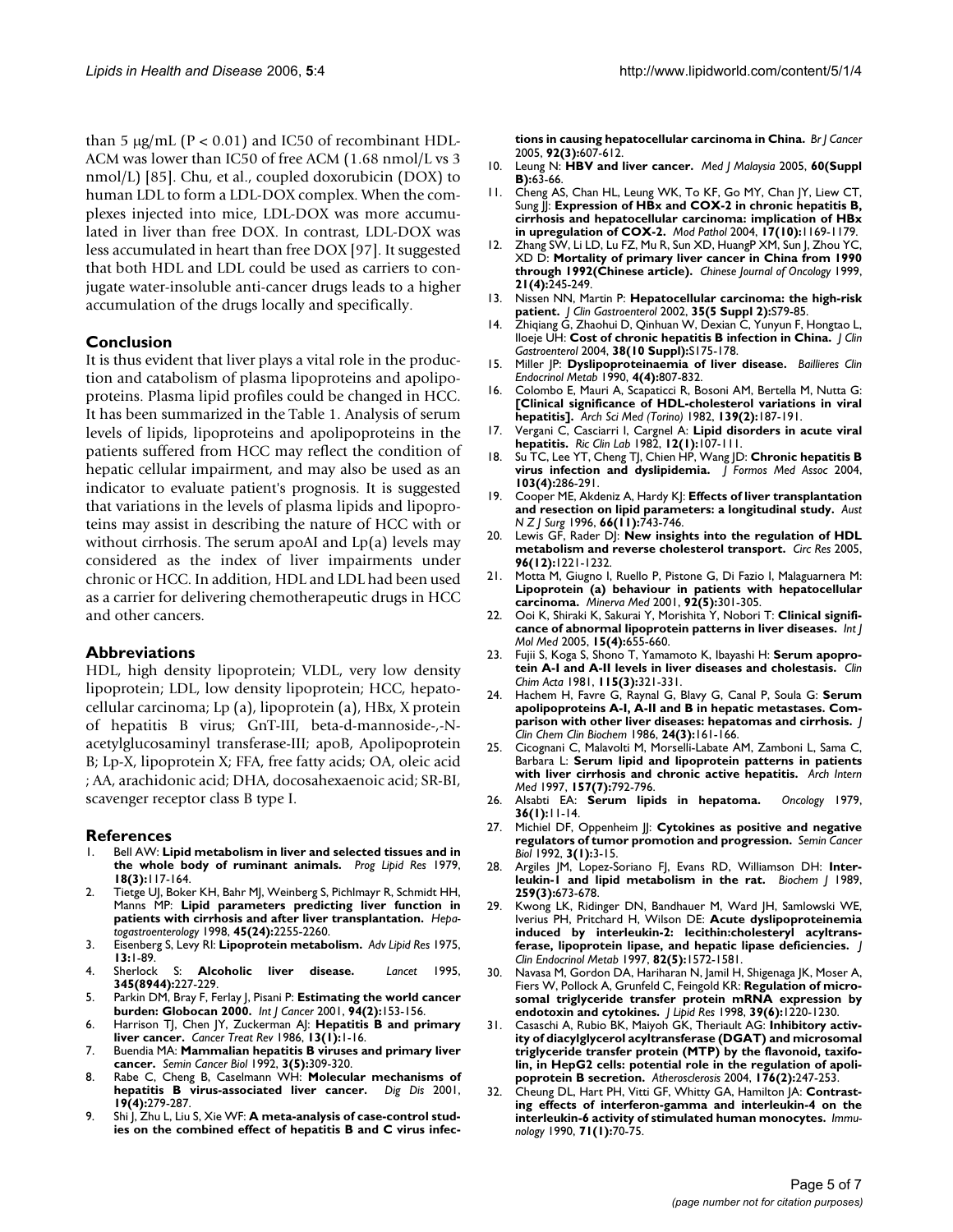- 33. Patel PS, Shah MH, Jha FP, Raval GN, Rawal RM, Patel MM, Patel JB, Patel DD: **[Alterations in plasma lipid profile patterns in head](http://www.ncbi.nlm.nih.gov/entrez/query.fcgi?cmd=Retrieve&db=PubMed&dopt=Abstract&list_uids=15105576) [and neck cancer and oral precancerous conditions.](http://www.ncbi.nlm.nih.gov/entrez/query.fcgi?cmd=Retrieve&db=PubMed&dopt=Abstract&list_uids=15105576)** *Indian J Cancer* 2004, **41(1):**25-31.
- 34. Krisans SK: **[Cell compartmentalization of cholesterol biosyn](http://www.ncbi.nlm.nih.gov/entrez/query.fcgi?cmd=Retrieve&db=PubMed&dopt=Abstract&list_uids=8993542)[thesis.](http://www.ncbi.nlm.nih.gov/entrez/query.fcgi?cmd=Retrieve&db=PubMed&dopt=Abstract&list_uids=8993542)** *Ann N Y Acad Sci* 1996, **804:**142-164.
- 35. Grunler J, Olsson JM, Dallner G: **[Estimation of dolichol and cho](http://www.ncbi.nlm.nih.gov/entrez/query.fcgi?cmd=Retrieve&db=PubMed&dopt=Abstract&list_uids=7843406)[lesterol synthesis in microsomes and peroxisomes isolated](http://www.ncbi.nlm.nih.gov/entrez/query.fcgi?cmd=Retrieve&db=PubMed&dopt=Abstract&list_uids=7843406) [from rat liver.](http://www.ncbi.nlm.nih.gov/entrez/query.fcgi?cmd=Retrieve&db=PubMed&dopt=Abstract&list_uids=7843406)** *FEBS Lett* 1995, **358(3):**230-232.
- 36. Ahaneku JE, Taylor GO, Olubuyide IO, Agbedana EO: **[Abnormal](http://www.ncbi.nlm.nih.gov/entrez/query.fcgi?cmd=Retrieve&db=PubMed&dopt=Abstract&list_uids=1336073) [lipid and lipoprotein patterns in liver cirrhosis with and with](http://www.ncbi.nlm.nih.gov/entrez/query.fcgi?cmd=Retrieve&db=PubMed&dopt=Abstract&list_uids=1336073)[out hepatocellular carcinoma.](http://www.ncbi.nlm.nih.gov/entrez/query.fcgi?cmd=Retrieve&db=PubMed&dopt=Abstract&list_uids=1336073)** *J Pak Med Assoc* 1992, **42(11):**260-263.
- 37. Li WX: **[\[Serum cholesterol and cancer mortality: eleven-year](http://www.ncbi.nlm.nih.gov/entrez/query.fcgi?cmd=Retrieve&db=PubMed&dopt=Abstract&list_uids=8504456) [prospective cohort study on more than nine thousand per](http://www.ncbi.nlm.nih.gov/entrez/query.fcgi?cmd=Retrieve&db=PubMed&dopt=Abstract&list_uids=8504456)[sons\].](http://www.ncbi.nlm.nih.gov/entrez/query.fcgi?cmd=Retrieve&db=PubMed&dopt=Abstract&list_uids=8504456)** *Zhonghua Liu Xing Bing Xue Za Zhi* 1993, **14(1):**6-9.
- 38. Tomiki Y, Suda S, Tanaka M, Okuzawa A, Matsuda M, Ishibiki Y, Sakamoto K, Kamano T, Tsurumaru M, Watanabe Y: **[Reduced low](http://www.ncbi.nlm.nih.gov/entrez/query.fcgi?cmd=Retrieve&db=PubMed&dopt=Abstract&list_uids=15354407)[density-lipoprotein cholesterol causing low serum choles](http://www.ncbi.nlm.nih.gov/entrez/query.fcgi?cmd=Retrieve&db=PubMed&dopt=Abstract&list_uids=15354407)[terol levels in gastrointestinal cancer: a case control study.](http://www.ncbi.nlm.nih.gov/entrez/query.fcgi?cmd=Retrieve&db=PubMed&dopt=Abstract&list_uids=15354407)** *J Exp Clin Cancer Res* 2004, **23(2):**233-240.
- 39. Siemianowicz K, Gminski J, Stajszczyk M, Wojakowski W, Goss M, Machalski M, Telega A, Brulinski K, Magiera-Molendowska H: **Serum total cholesterol and triglycerides levels in patients with lung cancer.** *Int JMol Med* 2000, **5(2):**201-205.
- 40. Siemianowicz K, Gminski J, Stajszczyk M, Wojakowski W, Goss M, Machalski M, Telega A, Brulinski K, Magiera-Molendowska H: **[Serum](http://www.ncbi.nlm.nih.gov/entrez/query.fcgi?cmd=Retrieve&db=PubMed&dopt=Abstract&list_uids=10934294) [HDL cholesterol concentration in patients with squamous](http://www.ncbi.nlm.nih.gov/entrez/query.fcgi?cmd=Retrieve&db=PubMed&dopt=Abstract&list_uids=10934294) [cell and small cell lung cancer.](http://www.ncbi.nlm.nih.gov/entrez/query.fcgi?cmd=Retrieve&db=PubMed&dopt=Abstract&list_uids=10934294)** *Int J Mol Med* 2000, **6(3):**307-311.
- Simo Camps E, Orti Llaveria A, Sena Ferrer F, Contreras Barbeta E: **[Blood cholesterol in patients with cancer].** *An Med lnterna* 1998, **15(7):**363-366.
- 42. Eggens I, Ekstrom TJ, Aberg F: **[Studies on the biosynthesis of](http://www.ncbi.nlm.nih.gov/entrez/query.fcgi?cmd=Retrieve&db=PubMed&dopt=Abstract&list_uids=2158804) [polyisoprenols, cholesterol and ubiquinone in highly differen](http://www.ncbi.nlm.nih.gov/entrez/query.fcgi?cmd=Retrieve&db=PubMed&dopt=Abstract&list_uids=2158804)[tiated human hepatomas.](http://www.ncbi.nlm.nih.gov/entrez/query.fcgi?cmd=Retrieve&db=PubMed&dopt=Abstract&list_uids=2158804)** *J Exp Pathol (Oxford)* 1990, **71(2):**219-232.
- 43. Larking PW: **[Cancer and low levels of plasma cholesterol: the](http://www.ncbi.nlm.nih.gov/entrez/query.fcgi?cmd=Retrieve&db=PubMed&dopt=Abstract&list_uids=10564630) [relevance of cholesterol precursors and products to inci](http://www.ncbi.nlm.nih.gov/entrez/query.fcgi?cmd=Retrieve&db=PubMed&dopt=Abstract&list_uids=10564630)[dence of cancer.](http://www.ncbi.nlm.nih.gov/entrez/query.fcgi?cmd=Retrieve&db=PubMed&dopt=Abstract&list_uids=10564630)** *Prev Med* 1999, **29(5):**383-390.
- 44. Eichholzer M, Stahelin HB, Gutzwiller F, Ludin E, Bernasconi F: **[Asso](http://www.ncbi.nlm.nih.gov/entrez/query.fcgi?cmd=Retrieve&db=PubMed&dopt=Abstract&list_uids=10648273)ciation of low plasma cholesterol with mortality for cancer [at various sites in men: 17-y follow-up of the prospective](http://www.ncbi.nlm.nih.gov/entrez/query.fcgi?cmd=Retrieve&db=PubMed&dopt=Abstract&list_uids=10648273) [Basel study.](http://www.ncbi.nlm.nih.gov/entrez/query.fcgi?cmd=Retrieve&db=PubMed&dopt=Abstract&list_uids=10648273)** *Am J Clin Nutr* 2000, **71(2):**569-574.
- 45. Panagiotakos DB, Pitsavos C, Polychronopoulos E, Chrysohoou C, Menotti A, Dontas A, Stefanadis C: **[Total cholesterol and body](http://www.ncbi.nlm.nih.gov/entrez/query.fcgi?cmd=Retrieve&db=PubMed&dopt=Abstract&list_uids=16030119) [mass index in relation to 40-year cancer mortality \(the Corfu](http://www.ncbi.nlm.nih.gov/entrez/query.fcgi?cmd=Retrieve&db=PubMed&dopt=Abstract&list_uids=16030119) [cohort of the seven countries study\).](http://www.ncbi.nlm.nih.gov/entrez/query.fcgi?cmd=Retrieve&db=PubMed&dopt=Abstract&list_uids=16030119)** *Cancer Epidemiol Biomarkers Prev* 2005, **14(7):**1797-1801.
- 46. Dessi S, Batetta B, Pulisci D, Spano O, Anchisi C, Tessitore L, Costelli P, Baccino FM, Aroasio E, Pani P: **[Cholesterol content in tumor](http://www.ncbi.nlm.nih.gov/entrez/query.fcgi?cmd=Retrieve&db=PubMed&dopt=Abstract&list_uids=8293385) tissues is inversely associated with high-density lipoprotein [cholesterol in serum in patients with gastrointestinal cancer.](http://www.ncbi.nlm.nih.gov/entrez/query.fcgi?cmd=Retrieve&db=PubMed&dopt=Abstract&list_uids=8293385)** *Cancer* 1994, **73(2):**253-258.
- 47. Cowen AE, Campbell CB: **[Bile salt metabolism. I. The physiol](http://www.ncbi.nlm.nih.gov/entrez/query.fcgi?cmd=Retrieve&db=PubMed&dopt=Abstract&list_uids=274936)[ogy of bile salts.](http://www.ncbi.nlm.nih.gov/entrez/query.fcgi?cmd=Retrieve&db=PubMed&dopt=Abstract&list_uids=274936)** *Aust N Z J Med* 1977, **7(6):**579-586.
- 48. Donnelly KL, Smith CI, Schwarzenberg SJ, Jessurun J, Boldt MD, Parks EJ: **[Sources of fatty acids stored in liver and secreted via lipo](http://www.ncbi.nlm.nih.gov/entrez/query.fcgi?cmd=Retrieve&db=PubMed&dopt=Abstract&list_uids=15864352)[proteins in patients with nonalcoholic fatty liver disease.](http://www.ncbi.nlm.nih.gov/entrez/query.fcgi?cmd=Retrieve&db=PubMed&dopt=Abstract&list_uids=15864352)** *J Clin Invest* 2005, **115(5):**1343-1351.
- 49. Mermier P, Baker N: **[Flux of free fatty acids among host tissues,](http://www.ncbi.nlm.nih.gov/entrez/query.fcgi?cmd=Retrieve&db=PubMed&dopt=Abstract&list_uids=4852070) [ascites fluid, and Ehrlich ascites carcinoma cells.](http://www.ncbi.nlm.nih.gov/entrez/query.fcgi?cmd=Retrieve&db=PubMed&dopt=Abstract&list_uids=4852070)** *J Lipid Res* 1974, **15(4):**339-351.
- Frederick GL, Begg RW: [A study of hyperlipemia in the tumor](http://www.ncbi.nlm.nih.gov/entrez/query.fcgi?cmd=Retrieve&db=PubMed&dopt=Abstract&list_uids=13343128)**[bearing rat.](http://www.ncbi.nlm.nih.gov/entrez/query.fcgi?cmd=Retrieve&db=PubMed&dopt=Abstract&list_uids=13343128)** *Cancer Res* 1956, **16(6):**548-552.
- 51. Legaspi A, Jeevanandam M, Starnes HF Jr, Brennan MF: **[Whole body](http://www.ncbi.nlm.nih.gov/entrez/query.fcgi?cmd=Retrieve&db=PubMed&dopt=Abstract&list_uids=3657515) [lipid and energy metabolism in the cancer patient.](http://www.ncbi.nlm.nih.gov/entrez/query.fcgi?cmd=Retrieve&db=PubMed&dopt=Abstract&list_uids=3657515)** *Metabolism* 1987, **36(10):**958-963.
- 52. Li YZZY, Wang CH: **The analysis of serum free fatty acid spectrum in 33 patients with primary hepatocellular carcinoma.** *Journal of Dalian Medical University* 1997, **19(2):**134-136.
- 53. Kumar K, Sachdanandam P, Arivazhagan R: **[Studies on the changes](http://www.ncbi.nlm.nih.gov/entrez/query.fcgi?cmd=Retrieve&db=PubMed&dopt=Abstract&list_uids=1877995) [in plasma lipids and lipoproteins in patients with benign and](http://www.ncbi.nlm.nih.gov/entrez/query.fcgi?cmd=Retrieve&db=PubMed&dopt=Abstract&list_uids=1877995) [malignant breast cancer.](http://www.ncbi.nlm.nih.gov/entrez/query.fcgi?cmd=Retrieve&db=PubMed&dopt=Abstract&list_uids=1877995)** *Biochem Int* 1991, **23(3):**581-589.
- 54. Spector AA: **[The importance of free fatty acid in tumor nutri](http://www.ncbi.nlm.nih.gov/entrez/query.fcgi?cmd=Retrieve&db=PubMed&dopt=Abstract&list_uids=6051271)[tion.](http://www.ncbi.nlm.nih.gov/entrez/query.fcgi?cmd=Retrieve&db=PubMed&dopt=Abstract&list_uids=6051271)** *Cancer Res* 1967, **27(9):**1580-1586.
- 55. Hanai T, Hashimoto T, Nishiwaki K, Ono M, Akamo Y, Tanaka M, Mizuno I, Yura J: **[Comparison of prostanoids and their precur](http://www.ncbi.nlm.nih.gov/entrez/query.fcgi?cmd=Retrieve&db=PubMed&dopt=Abstract&list_uids=8094103)[sor fatty acids in human hepatocellular carcinoma and non](http://www.ncbi.nlm.nih.gov/entrez/query.fcgi?cmd=Retrieve&db=PubMed&dopt=Abstract&list_uids=8094103)[cancerous reference tissues.](http://www.ncbi.nlm.nih.gov/entrez/query.fcgi?cmd=Retrieve&db=PubMed&dopt=Abstract&list_uids=8094103)** *J Surg Res* 1993, **54(1):**57-60.
- 56. Wood CB, Habib NA, Apostolov K, Thompson A, Barker W, Hershman M, Blumgart LH: **[Reduction in the stearic to oleic acid ratio](http://www.ncbi.nlm.nih.gov/entrez/query.fcgi?cmd=Retrieve&db=PubMed&dopt=Abstract&list_uids=2998886) [in human malignant liver neoplasms.](http://www.ncbi.nlm.nih.gov/entrez/query.fcgi?cmd=Retrieve&db=PubMed&dopt=Abstract&list_uids=2998886)** *Eur J Surg Oncol* 1985, **11(4):**347-348.
- 57. Greco AV, Mingrone G, Gasbarrini G: **[Free fatty acid analysis in](http://www.ncbi.nlm.nih.gov/entrez/query.fcgi?cmd=Retrieve&db=PubMed&dopt=Abstract&list_uids=7586583) [ascitic fluid improves diagnosis in malignant abdominal](http://www.ncbi.nlm.nih.gov/entrez/query.fcgi?cmd=Retrieve&db=PubMed&dopt=Abstract&list_uids=7586583) [tumors.](http://www.ncbi.nlm.nih.gov/entrez/query.fcgi?cmd=Retrieve&db=PubMed&dopt=Abstract&list_uids=7586583)** *Clin Chim Acta* 1995, **239(1):**13-22.
- 58. Ockner RK, Kaikaus RM, Bass NM: **[Fatty-acid metabolism and](http://www.ncbi.nlm.nih.gov/entrez/query.fcgi?cmd=Retrieve&db=PubMed&dopt=Abstract&list_uids=8395460) [the pathogenesis of hepatocellular carcinoma: review and](http://www.ncbi.nlm.nih.gov/entrez/query.fcgi?cmd=Retrieve&db=PubMed&dopt=Abstract&list_uids=8395460) [hypothesis.](http://www.ncbi.nlm.nih.gov/entrez/query.fcgi?cmd=Retrieve&db=PubMed&dopt=Abstract&list_uids=8395460)** *Hepatology* 1993, **18(3):**669-676.
- 59. de Alaniz MJ, Marra CA: **[Role of delta 9 desaturase activity in](http://www.ncbi.nlm.nih.gov/entrez/query.fcgi?cmd=Retrieve&db=PubMed&dopt=Abstract&list_uids=7845382) [the maintenance of high levels of monoenoic fatty acids in](http://www.ncbi.nlm.nih.gov/entrez/query.fcgi?cmd=Retrieve&db=PubMed&dopt=Abstract&list_uids=7845382) [hepatoma cultured cells.](http://www.ncbi.nlm.nih.gov/entrez/query.fcgi?cmd=Retrieve&db=PubMed&dopt=Abstract&list_uids=7845382)** *Mol Cell Biochem* 1994, **137(1):**85-90.
- Palut D: *[\[Proliferation of peroxisomes and the hepatocarci](http://www.ncbi.nlm.nih.gov/entrez/query.fcgi?cmd=Retrieve&db=PubMed&dopt=Abstract&list_uids=9273657)***[nogenic process\].](http://www.ncbi.nlm.nih.gov/entrez/query.fcgi?cmd=Retrieve&db=PubMed&dopt=Abstract&list_uids=9273657)** *Rocz Panstw Zakl Hig* 1997, **48(1):**1-11.
- 61. James NH, Gill JH, Brindle R, Woodyatt NJ, Macdonald N, Rolfe M, Hasmall SC, Tugwood JD, Holden PR, Roberts RA: **Peroxisome proliferator-activated receptor (PPAR) alpha-regulated growth responses and their importance to hepatocarcinogenesis.** *Toxicol Lett* 1998, **102–103:**91-96.
- 62. Peters JM, Rusyn I, Rose ML, Gonzalez FJ, Thurman RG: **[Peroxisome](http://www.ncbi.nlm.nih.gov/entrez/query.fcgi?cmd=Retrieve&db=PubMed&dopt=Abstract&list_uids=10753222) proliferator-activated receptor alpha is restricted to hepatic [parenchymal cells, not Kupffer cells: implications for the](http://www.ncbi.nlm.nih.gov/entrez/query.fcgi?cmd=Retrieve&db=PubMed&dopt=Abstract&list_uids=10753222) mechanism of action of peroxisome proliferators in hepato[carcinogenesis.](http://www.ncbi.nlm.nih.gov/entrez/query.fcgi?cmd=Retrieve&db=PubMed&dopt=Abstract&list_uids=10753222)** *Carcinogenesis* 2000, **21(4):**823-826.
- 63. Yu S, Rao S, Reddy JK: **[Peroxisome proliferator-activated](http://www.ncbi.nlm.nih.gov/entrez/query.fcgi?cmd=Retrieve&db=PubMed&dopt=Abstract&list_uids=14527087) [receptors, fatty acid oxidation, steatohepatitis and hepato](http://www.ncbi.nlm.nih.gov/entrez/query.fcgi?cmd=Retrieve&db=PubMed&dopt=Abstract&list_uids=14527087)[carcinogenesis.](http://www.ncbi.nlm.nih.gov/entrez/query.fcgi?cmd=Retrieve&db=PubMed&dopt=Abstract&list_uids=14527087)** *Curr Mol Med* 2003, **3(6):**561-572.
- 64. Yu J, Qiao L, Zimmermann L, Ebert MP, Zhang H, Lin W, Rocken C, Malfertheiner P, Farrell GC: **[Troglitazone inhibits tumor growth](http://www.ncbi.nlm.nih.gov/entrez/query.fcgi?cmd=Retrieve&db=PubMed&dopt=Abstract&list_uids=16374840) [in hepatocellular carcinoma in vitro and in vivo.](http://www.ncbi.nlm.nih.gov/entrez/query.fcgi?cmd=Retrieve&db=PubMed&dopt=Abstract&list_uids=16374840)** *Hepatology* 2006, **43(1):**134-143.
- 65. Dharancy S, Malapel M, Perlemuter G, Roskams T, Cheng Y, Dubuquoy L, Podevin P, Conti F, Canva V, Philippe D, *et al.*: **[Impaired](http://www.ncbi.nlm.nih.gov/entrez/query.fcgi?cmd=Retrieve&db=PubMed&dopt=Abstract&list_uids=15685545) [expression of the peroxisome proliferator-activated recep](http://www.ncbi.nlm.nih.gov/entrez/query.fcgi?cmd=Retrieve&db=PubMed&dopt=Abstract&list_uids=15685545)[tor alpha during hepatitis C virus infection.](http://www.ncbi.nlm.nih.gov/entrez/query.fcgi?cmd=Retrieve&db=PubMed&dopt=Abstract&list_uids=15685545)** *Gastroenterology* 2005, **128(2):**334-342.
- 66. Malaguarnera M, Trovato G, Restuccia S, Giugno I, Franze CM, Receputo G, Siciliano R, Motta M, Trovato BA: **[Treatment of non](http://www.ncbi.nlm.nih.gov/entrez/query.fcgi?cmd=Retrieve&db=PubMed&dopt=Abstract&list_uids=10150270)[resectable hepatocellular carcinoma: review of the litera](http://www.ncbi.nlm.nih.gov/entrez/query.fcgi?cmd=Retrieve&db=PubMed&dopt=Abstract&list_uids=10150270)[ture and meta-analysis.](http://www.ncbi.nlm.nih.gov/entrez/query.fcgi?cmd=Retrieve&db=PubMed&dopt=Abstract&list_uids=10150270)** *Adv Ther* 1994, **11(6):**303-319.
- 67. Kraft HG, Menzel HJ, Hoppichler F, Vogel W, Utermann G: **[Changes](http://www.ncbi.nlm.nih.gov/entrez/query.fcgi?cmd=Retrieve&db=PubMed&dopt=Abstract&list_uids=2521341) [of genetic apolipoprotein phenotypes caused by liver trans](http://www.ncbi.nlm.nih.gov/entrez/query.fcgi?cmd=Retrieve&db=PubMed&dopt=Abstract&list_uids=2521341)[plantation. Implications for apolipoprotein synthesis.](http://www.ncbi.nlm.nih.gov/entrez/query.fcgi?cmd=Retrieve&db=PubMed&dopt=Abstract&list_uids=2521341)** *J Clin Invest* 1989, **83(1):**137-142.
- 68. Malaguarnera M, Giugno I, Trovato BA, Panebianco MP, Restuccia N, Ruello P: **[Lipoprotein\(a\) in cirrhosis. A new index of liver func](http://www.ncbi.nlm.nih.gov/entrez/query.fcgi?cmd=Retrieve&db=PubMed&dopt=Abstract&list_uids=9010614)[tions?](http://www.ncbi.nlm.nih.gov/entrez/query.fcgi?cmd=Retrieve&db=PubMed&dopt=Abstract&list_uids=9010614)** *Curr Med Res Opin* 1996, **13(8):**479-485.
- Krempler F, Kostner GM, Roscher A, Haslauer F, Bolzano K, Sandhofer F: **[Studies on the role of specific cell surface receptors](http://www.ncbi.nlm.nih.gov/entrez/query.fcgi?cmd=Retrieve&db=PubMed&dopt=Abstract&list_uids=6304146) [in the removal of lipoprotein \(a\) in man.](http://www.ncbi.nlm.nih.gov/entrez/query.fcgi?cmd=Retrieve&db=PubMed&dopt=Abstract&list_uids=6304146)** *J Clin Invest* 1983, **71(5):**1431-1441.
- 70. Albers JJ, Adolphson JL, Hazzard WR: **[Radioimmunoassay of](http://www.ncbi.nlm.nih.gov/entrez/query.fcgi?cmd=Retrieve&db=PubMed&dopt=Abstract&list_uids=405443) [human plasma Lp\(a\) lipoprotein.](http://www.ncbi.nlm.nih.gov/entrez/query.fcgi?cmd=Retrieve&db=PubMed&dopt=Abstract&list_uids=405443)** *J Lipid Res* 1977, **18(3):**331-338.
- 71. Higuchi K, Hospattankar AV, Law SW, Meglin N, Cortright J, Brewer HB Jr: **[Human apolipoprotein B \(apoB\) mRNA: identification](http://www.ncbi.nlm.nih.gov/entrez/query.fcgi?cmd=Retrieve&db=PubMed&dopt=Abstract&list_uids=2450346) of two distinct apoB mRNAs, an mRNA with the apoB-100 [sequence and an apoB mRNA containing a premature in](http://www.ncbi.nlm.nih.gov/entrez/query.fcgi?cmd=Retrieve&db=PubMed&dopt=Abstract&list_uids=2450346)frame translational stop codon, in both liver and intestine.** *Proc Natl Acad Sci USA* 1988, **85(6):**1772-1776.
- 72. Samonakis DN, Koutroubakis IE, Sfiridaki A, Malliaraki N, Antoniou P, Romanos J, Kouroumalis EA: **[Hypercoagulable states in patients](http://www.ncbi.nlm.nih.gov/entrez/query.fcgi?cmd=Retrieve&db=PubMed&dopt=Abstract&list_uids=15259509) [with hepatocellular carcinoma.](http://www.ncbi.nlm.nih.gov/entrez/query.fcgi?cmd=Retrieve&db=PubMed&dopt=Abstract&list_uids=15259509)** *Dig Dis Sci* 2004, **49(5):**854-858.
- 73. Motta M, Pistone G, Franzone AM, Romeo MA, Di Mauro S, Giugno I, Ruello P, Malaguarnera M: **[Antibodies against ox-LDL serum](http://www.ncbi.nlm.nih.gov/entrez/query.fcgi?cmd=Retrieve&db=PubMed&dopt=Abstract&list_uids=12682623) [levels in patients with hepatocellular carcinoma.](http://www.ncbi.nlm.nih.gov/entrez/query.fcgi?cmd=Retrieve&db=PubMed&dopt=Abstract&list_uids=12682623)** *Panminerva Med* 2003, **45(1):**69-73.
- 74. Geiss HC, Ritter MM, Richter WO, Schwandt P, Zachoval R: **[Low](http://www.ncbi.nlm.nih.gov/entrez/query.fcgi?cmd=Retrieve&db=PubMed&dopt=Abstract&list_uids=8938156) [lipoprotein \(a\) levels during acute viral hepatitis.](http://www.ncbi.nlm.nih.gov/entrez/query.fcgi?cmd=Retrieve&db=PubMed&dopt=Abstract&list_uids=8938156)** *Hepatology* 1996, **24(6):**1334-1337.